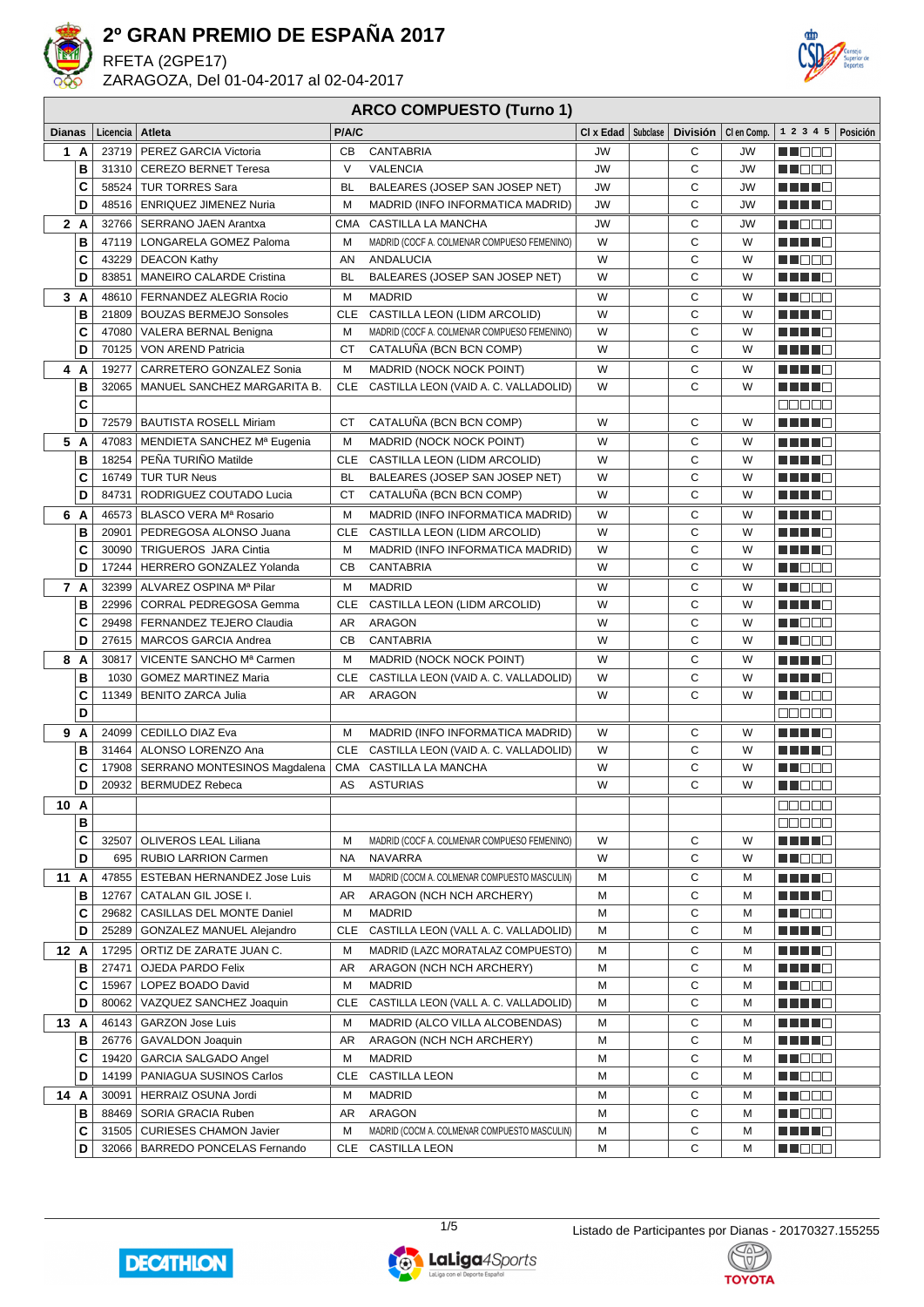

RFETA (2GPE17) ZARAGOZA, Del 01-04-2017 al 02-04-2017



### **ARCO COMPUESTO (Turno 1)**

|               |   |          |                                   |            | UNUO VOINI ULUTO (TUNIO T                    |           |          |                 |             |                                                                                                                                                                                                                                |          |
|---------------|---|----------|-----------------------------------|------------|----------------------------------------------|-----------|----------|-----------------|-------------|--------------------------------------------------------------------------------------------------------------------------------------------------------------------------------------------------------------------------------|----------|
| <b>Dianas</b> |   | Licencia | Atleta                            | P/A/C      |                                              | CI x Edad | Subclase | <b>División</b> | CI en Comp. | 1 2 3 4 5                                                                                                                                                                                                                      | Posición |
| 15 A          |   | 30489    | VILLA GARCIA Maximo               | м          | MADRID (SAGC SAGITTA COMPUESTO)              | м         |          | С               | м           |                                                                                                                                                                                                                                |          |
|               | в | 15714    | <b>ARAQUE HERAS Fernando</b>      | AR         | ARAGON                                       | M         |          | C               | M           | M DO D                                                                                                                                                                                                                         |          |
|               | C | 12261    | <b>BROCAL MANAS Josep</b>         | <b>CT</b>  | CATALUÑA (SUME SUMELL PARDINYES COMP)        | М         |          | C               | М           |                                                                                                                                                                                                                                |          |
|               | D | 14190    | <b>SANZ FURELOS Hector</b>        | CLE        | <b>CASTILLA LEON</b>                         | М         |          | C               | M           | MI DO U                                                                                                                                                                                                                        |          |
| 16 A          |   | 46269    | MORALES CARIÑANOS Fco Javier      | м          | MADRID (LAZC MORATALAZ COMPUESTO)            | М         |          | С               | М           | Martin B                                                                                                                                                                                                                       |          |
|               | В | 1673     | FATAS IBAÑEZ Fernando             | AR         | ARAGON                                       | M         |          | C               | M           | n de e                                                                                                                                                                                                                         |          |
|               | c | 81859    | HERNANDEZ GARRIDO Raul            | <b>CT</b>  | CATALUÑA (SUME SUMELL PARDINYES COMP)        | М         |          | C               | M           | <u> El Branco de la </u>                                                                                                                                                                                                       |          |
|               | D | 10668    | GARCIA LUZON JOSE A.              | CLE        | CASTILLA LEON (VALL A. C. VALLADOLID)        | М         |          | C               | M           | Martin Biblio                                                                                                                                                                                                                  |          |
| 17 A          |   | 27429    | <b>HONRUBIA LOPEZ Miquel</b>      | М          | MADRID (ALCO VILLA ALCOBENDAS)               | М         |          | C               | М           | MA MARINA                                                                                                                                                                                                                      |          |
|               | в | 30528    | <b>CARO PUERTOLAS Victor</b>      | <b>AR</b>  | ARAGON (NCH NCH ARCHERY)                     | М         |          | C               | M           | man di B                                                                                                                                                                                                                       |          |
|               | C | 19316    | PRIETO MARTIN Santiago            | CT         | CATALUÑA (TEAM BARCELONA TEAM)               | М         |          | C               | M           | Martin B                                                                                                                                                                                                                       |          |
|               | D | 2804     | ALONSO LECUONA Arcadio            | CLE        | CASTILLA LEON                                | М         |          | C               | М           | <u> HILLEN</u>                                                                                                                                                                                                                 |          |
| 18 A          |   | 31362    | <b>GARCIA MALO Diego</b>          | М          | MADRID (LAZC MORATALAZ COMPUESTO)            | М         |          | C               | М           | <u> El Bra</u>                                                                                                                                                                                                                 |          |
|               | в | 22397    | ASENSIO LAHOZ Sergio              | AR         | ARAGON                                       | М         |          | C               | М           | M NOCI                                                                                                                                                                                                                         |          |
|               | C | 19513    | HURTADO BELLIDO Manel             | <b>CT</b>  | CATALUÑA                                     | М         |          | C               | М           | <u> DE SE</u>                                                                                                                                                                                                                  |          |
|               | D | 32069    | VEGA GUTIERREZ Domingo            | CLE        | CASTILLA LEON (VALL A. C. VALLADOLID)        | М         |          | C               | М           |                                                                                                                                                                                                                                |          |
| 19 A          |   | 30889    | ENRIQUEZ VAZQUEZ Agustin          | м          | <b>MADRID</b>                                | М         |          | С               | м           | <u> Literatur</u>                                                                                                                                                                                                              |          |
|               | в | 20711    | LAPIEDRA HUCHA Florian            | AR         | <b>ARAGON</b>                                | М         |          | C               | M           | Maria 1999                                                                                                                                                                                                                     |          |
|               | С | 40625    | <b>CUELLO PEREZ Santiago</b>      | СT         | CATALUÑA                                     | М         |          | C               | М           | MT OO O                                                                                                                                                                                                                        |          |
|               | D | 15675    | ALVAREZ RODRIGUEZ Jose            | CLE        | <b>CASTILLA LEON</b>                         | М         |          | C               | М           | M D D D                                                                                                                                                                                                                        |          |
| 20 A          |   | 30307    | SANCHEZ HERRERO Jorge             | м          | <b>MADRID</b>                                | М         |          | C               | М           | M D D D                                                                                                                                                                                                                        |          |
|               | в | 26903    | VILLADANGOS MALON David           | AR         | <b>ARAGON</b>                                | М         |          | C               | M           | en de la p                                                                                                                                                                                                                     |          |
|               | C | 70671    | <b>GUERRA PIQUE Conrad</b>        | CT         | CATALUÑA (TEAM BARCELONA TEAM)               | М         |          | C               | М           | <u> 11   11   12</u>                                                                                                                                                                                                           |          |
|               | D | 18219    | MARTIN SANCHEZ JUAN P.            | CLE        | CASTILLA LEON (VALL A. C. VALLADOLID)        | M         |          | C               | M           | H H H E                                                                                                                                                                                                                        |          |
| 21 A          |   | 31506    | <b>CUADRADO MARTIN Raul</b>       | м          | MADRID (COCM A. COLMENAR COMPUESTO MASCULIN) | М         |          | С               | М           | Martin B                                                                                                                                                                                                                       |          |
|               | в | 15470    | LANGARITA MONTEAGUDO PEDRO J.     | AR         | <b>ARAGON</b>                                | M         |          | C               | M           | MI DE E                                                                                                                                                                                                                        |          |
|               | C | 9337     | PEREZ SANCHEZ David               | CT         | CATALUÑA (TEAM BARCELONA TEAM)               | М         |          | C               | M           | Martin Ba                                                                                                                                                                                                                      |          |
|               | D | 2368     | RODRIGUEZ RIVERA Heliodoro        | <b>CMA</b> | CASTILLA LA MANCHA                           | М         |          | C               | M           | e de la construcción de la construcción de la construcción de la construcción de la construcción de la construcción de la construcción de la construcción de la construcción de la construcción de la construcción de la const |          |
| 22 A          |   | 29653    | NIETO GUTIERREZ Sergio            | М          | MADRID (LAZC MORATALAZ COMPUESTO)            | М         |          | C               | М           | man di ka                                                                                                                                                                                                                      |          |
|               | в | 19931    | FERRANDO BARRA Jose Luis          | AR         | <b>ARAGON</b>                                | М         |          | C               | M           | MT OO O                                                                                                                                                                                                                        |          |
|               | C | 19516    | BROCAL MAÑAS Edgar                | CT         | CATALUÑA (SUME SUMELL PARDINYES COMP)        | М         |          | C               | М           | man di B                                                                                                                                                                                                                       |          |
|               | D | 20091    | ALEJO FERNANDEZ Joaquin           | <b>CMA</b> | CASTILLA LA MANCHA                           | М         |          | C               | М           | MA DE L                                                                                                                                                                                                                        |          |
| 23 A          |   | 46275    | BLANCO NUÑEZ Julian Fco           | М          | MADRID (ALCO VILLA ALCOBENDAS)               | М         |          | C               | М           | a di se                                                                                                                                                                                                                        |          |
|               | в | 21955    | PEREZ DIAZ Jorge Julio            | CB         | <b>CANTABRIA</b>                             | М         |          | C               | М           | M DOO                                                                                                                                                                                                                          |          |
|               | C | 40923    | PEREZ FONT Marc                   | СT         | CATALUÑA (TEAM BARCELONA TEAM)               | М         |          | C               | м           | <u> Literatura de la </u>                                                                                                                                                                                                      |          |
|               | D | 25220    | <b>LISA TORRON Fernando</b>       | CMA        | CASTILLA LA MANCHA                           | M         |          | $\mathsf{C}$    | M           | MI DE S                                                                                                                                                                                                                        |          |
| 24            | A |          | 29741   PEREZ GONZALEZ JESUS J.   | м          | <b>MADRID</b>                                | м         |          | С               | м           | MA DE S                                                                                                                                                                                                                        |          |
|               | в | 31687    | COBO CAYON Daniel                 | CВ         | CANTABRIA                                    | М         |          | C               | М           | <u> El Bell</u>                                                                                                                                                                                                                |          |
|               | c | 82334    | RODRIGUEZ GARCIA Miguel           | EX         | EXTREMADURA (JORG A. SAN JORGE)              | М         |          | С               | М           | <u> Helena e</u>                                                                                                                                                                                                               |          |
|               | D | 30905    | MEDINA LUCHENA Alejandro          | CMA        | CASTILLA LA MANCHA (ITAR ITARCO)             | М         |          | С               | м           | <u> Here i Br</u>                                                                                                                                                                                                              |          |
| 25 A          |   |          | 21375   RODRIGUEZ ROJAS Mauricio  | м          | <b>MADRID (ETSIT ETSIT)</b>                  | М         |          | С               | М           | <u>Lihat dan</u>                                                                                                                                                                                                               |          |
|               | В |          | 83124   FERNANDEZ FERNANDEZ Pablo | CВ         | <b>CANTABRIA</b>                             | М         |          | С               | M           | <u> Heer</u>                                                                                                                                                                                                                   |          |
|               | c | 23172    | JIMENEZ BENITO Jose Luis          | EX         | EXTREMADURA (JORG A. SAN JORGE)              | М         |          | С               | М           | <u> Here i B</u>                                                                                                                                                                                                               |          |
|               | D | 12556    | GIL MENDOZA Eduardo               | CMA        | CASTILLA LA MANCHA (ITAR ITARCO)             | М         |          | С               | М           | <u>Lihat p</u>                                                                                                                                                                                                                 |          |
| 26 A          |   | 2105     | PINEDA SANCHEZ David              | м          | MADRID (LAZC MORATALAZ COMPUESTO)            | М         |          | С               | М           | MA ME                                                                                                                                                                                                                          |          |
|               | В | 54079    | HERNAEZ BAUTISTA Juan             | vs         | PAIS VASCO                                   | М         |          | С               | M           | <u> Die Bilbert von der Erste gehalt gehalt der Erste gehalt gehalt als ein dem Erste ge</u>                                                                                                                                   |          |
|               | c | 18322    | CANALEJAS TEJERO Victor           | EX         | EXTREMADURA (JORG A. SAN JORGE)              | М         |          | C               | M           | <u> El Bratalho de la </u>                                                                                                                                                                                                     |          |
|               | D | 29661    | MEDINA LUCHENA Lorenzo            | CMA        | CASTILLA LA MANCHA (ITAR ITARCO)             | М         |          | С               | М           | <u> Literatur</u>                                                                                                                                                                                                              |          |
| 27 A          |   | 45432    | NIETO TALADRIZ Alvaro             | м          | <b>MADRID (ETSIT ETSIT)</b>                  | М         |          | С               | М           | a da da d                                                                                                                                                                                                                      |          |
|               | в |          |                                   |            |                                              |           |          |                 |             | 88888                                                                                                                                                                                                                          |          |
|               | С | 16747    | <b>CORNELIS MARI Juan Carlos</b>  | <b>BL</b>  | BALEARES (EPHC EIVISSA PATRIMONI HUMANITAT)  | М         |          | С               | М           | <u> Here i Se</u>                                                                                                                                                                                                              |          |
|               | D | 27962    | SANCHEZ CAMUS Manuel              | $\vee$     | VALENCIA                                     | М         |          | С               | М           | MU DE C                                                                                                                                                                                                                        |          |
| 28 A          |   | 17849    | FUERTES MARTINEZ David            | M          | MADRID (SAGC SAGITTA COMPUESTO)              | М         |          | С               | М           | M N N N N                                                                                                                                                                                                                      |          |
|               | В | 15347    | BARREDO HERNANDEZ Juan Jose       | $\vee$     | VALENCIA                                     | М         |          | С               | М           | MU DE S                                                                                                                                                                                                                        |          |
|               | c | 17338    | DE FRANCISCO BORDAS Luis          | BL         | BALEARES (EPHC EIVISSA PATRIMONI HUMANITAT)  | М         |          | С               | М           | <u> 2002 - 20</u>                                                                                                                                                                                                              |          |
|               | D | 30343    | GARCIA MARTINEZ FCO. JOSE         | MU         | <b>MURCIA</b>                                | М         |          | С               | М           | M DE S                                                                                                                                                                                                                         |          |



2/5 Listado de Participantes por Dianas - 20170327.155255

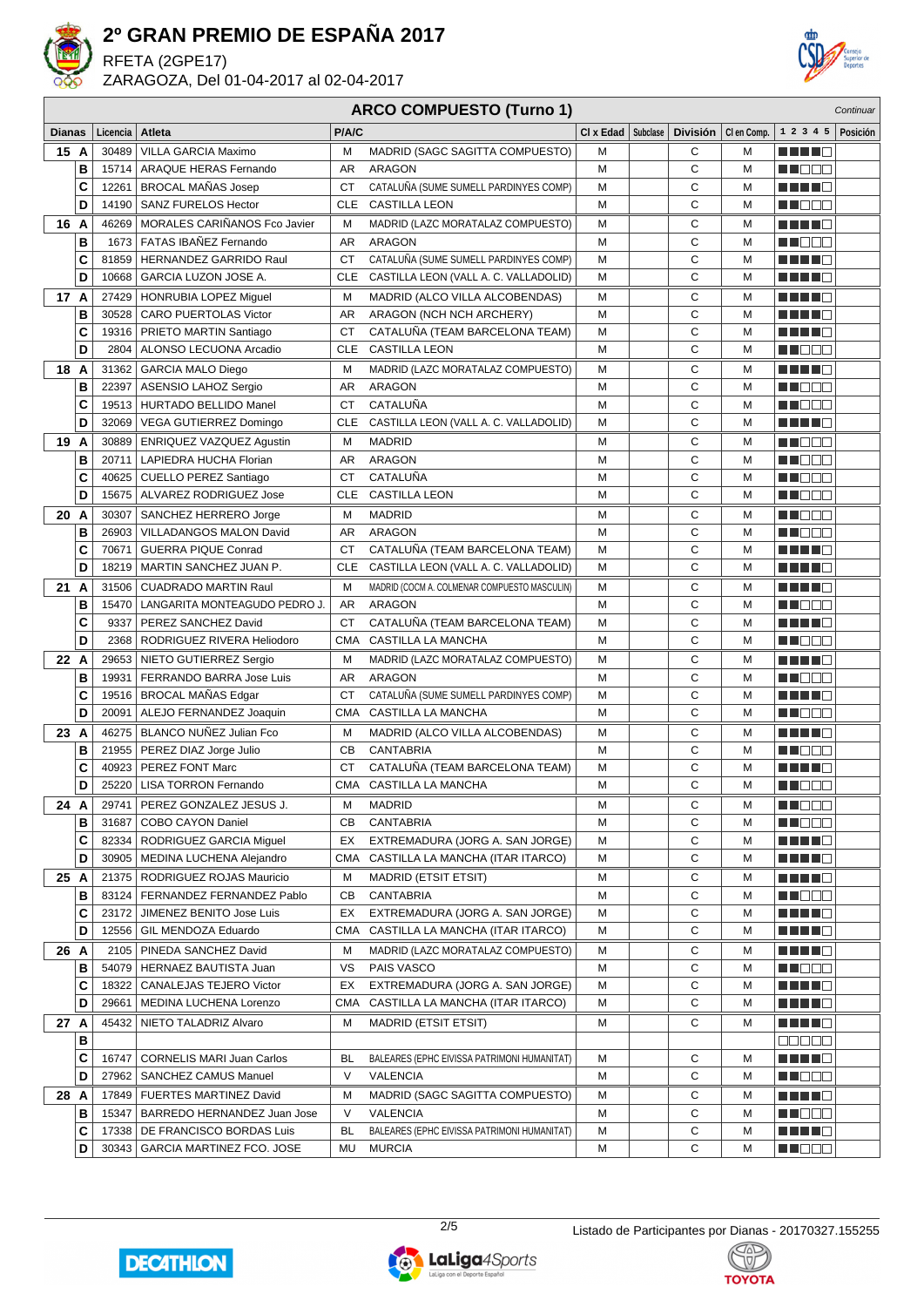

RFETA (2GPE17)



ZARAGOZA, Del 01-04-2017 al 02-04-2017

| <b>ARCO COMPUESTO (Turno 1)</b><br>Continuar |      |          |                                   |            |                                              |           |          |                 |             |                                     |          |
|----------------------------------------------|------|----------|-----------------------------------|------------|----------------------------------------------|-----------|----------|-----------------|-------------|-------------------------------------|----------|
| <b>Dianas</b>                                |      | Licencia | Atleta                            | P/A/C      |                                              | CI x Edad | Subclase | <b>División</b> | CI en Comp. | 1 2 3 4 5                           | Posición |
|                                              | 29 A | 17434    | RODRIGUEZ LOPEZ Jose Ma           | м          | MADRID (SAGC SAGITTA COMPUESTO)              | М         |          | С               | M           |                                     |          |
|                                              | в    | 13723    | <b>VELASCO QUINTANILLA Julen</b>  | VS         | PAIS VASCO                                   | М         |          | С               | M           | M DE S                              |          |
|                                              | C    | 43230    | <b>DEACON Mick</b>                | AN         | ANDALUCIA                                    | М         |          | С               | M           | M NO O                              |          |
|                                              | D    | 26864    | LOPEZ BERMUDEZ Ramon              | MU         | <b>MURCIA</b>                                | M         |          | C               | M           | MN 888                              |          |
|                                              | 30 A | 46570    | PIQUERAS ARANDA Ricardo           | м          | MADRID (COCM A. COLMENAR COMPUESTO MASCULIN) | м         |          | С               | M           | MA MAR                              |          |
|                                              | B    |          |                                   |            |                                              |           |          |                 |             | eeee                                |          |
|                                              | C    | 200251   | PEREZ CERVINO Felix               | GA         | <b>GALICIA</b>                               | M         |          | С               | M           | MT E E E                            |          |
|                                              | D    | 32268    | <b>GANCEDO LOY Arturo</b>         | AS         | <b>ASTURIAS</b>                              | M         |          | C               | M           | MU OO O                             |          |
|                                              | 31 A | 25333    | <b>CALERO TORIL Moises</b>        | M          | MADRID (SAGC SAGITTA COMPUESTO)              | М         |          | С               | М           | MA MARIT                            |          |
|                                              | B    | 30681    | <b>CEREZO BERNET Javier</b>       | $\vee$     | <b>VALENCIA</b>                              | <b>JM</b> |          | С               | <b>JM</b>   | M DE E                              |          |
|                                              | C    | 28965    | <b>BERMUDEZ Eduardo</b>           | AS         | <b>ASTURIAS</b>                              | JM        |          | С               | <b>JM</b>   | N NO BE                             |          |
|                                              | D    | 30029    | <b>GARCIA PIRIS Javier</b>        | М          | <b>MADRID</b>                                | JM        |          | С               | JM          | MI DE S                             |          |
|                                              | 32 A | 30305    | <b>LINARES MARTINEZ Gonzalo</b>   | м          | <b>MADRID (ETSIT ETSIT)</b>                  | <b>JM</b> |          | С               | JM          |                                     |          |
|                                              | B    | 58306    | ESCANDELL ROIG MIGUEL A.          | <b>BL</b>  | BALEARES (EPHC EIVISSA PATRIMONI HUMANITAT)  | JM        |          | С               | JM          | H H H H                             |          |
|                                              | C    | 30342    | <b>GARCIA CEGARRA Alejandro</b>   | MU         | <b>MURCIA</b>                                | JM        |          | C               | JM          | MT E E E                            |          |
|                                              | D    |          |                                   |            |                                              |           |          |                 |             | N N N N N                           |          |
|                                              |      |          |                                   |            | <b>ARCO RECURVO (Turno 2)</b>                |           |          |                 |             |                                     |          |
| <b>Dianas</b>                                |      | Licencia | Atleta                            | P/A/C      |                                              | CI x Edad | Subclase | <b>División</b> | CI en Comp. | 1 2 3 4 5                           | Posición |
|                                              | 1 A  | 25335    | MARIN MARTINEZ Alicia             | M          | MADRID (ALKA AL'KALA ARCO)                   | JW        |          | R               | JW          | M M M M M                           |          |
|                                              | B    | 31038    | <b>GARROTE DE BARROS Alba</b>     | CLE        | CASTILLA LEON (FLEC LA FLECHA)               | <b>JW</b> |          | R               | JW          | n di Tingg                          |          |
|                                              | C    | 22871    | <b>MORAGO MARTIN Oceania</b>      | М          | MADRID (COSO ARCOSOTO)                       | JW        |          | R               | JW          | MA MARINA                           |          |
|                                              | D    |          | 23718   PEREZ GARCIA Beatriz      | CВ         | <b>CANTABRIA</b>                             | <b>JW</b> |          | R               | JW          | N NOOC                              |          |
|                                              | 2 A  | 47225    | <b>SOLERA SANCHEZ Sonsoles</b>    | M          | MADRID (COSO ARCOSOTO)                       | <b>JW</b> |          | R               | JW          | MA MARINA                           |          |
|                                              | B    | 30355    | <b>HERNANDEZ ROLLAN Lucia</b>     | CLE        | CASTILLA LEON (LIDR ARCOLID)                 | JW        |          | R               | <b>JW</b>   | MA MARIT                            |          |
|                                              | C    | 32279    | <b>CANTOS FIGUEROLA Leticia</b>   | M          | <b>MADRID</b>                                | JW        |          | R               | JW          | N I E E E                           |          |
|                                              | D    | 27194    | <b>ZURBANO ZUAZU Irati</b>        | NA         | <b>NAVARRA</b>                               | JW        |          | R               | JW          | M DE B                              |          |
|                                              | 3A   | 28269    | <b>GALISTEO CRUZ Monica</b>       | м          | MADRID (ALKA AL'KALA ARCO)                   | JW        |          | R               | JW          | HH H                                |          |
|                                              | B    | 31763    | <b>HERRERO PEREZ Lara</b>         | CLE        | CASTILLA LEON (LIDR ARCOLID)                 | JW        |          | R               | JW          | MA MAR                              |          |
|                                              | C    | 52693    | VAZQUEZ GARRIDO Eider             | VS         | PAIS VASCO                                   | JW        |          | R               | JW          | MT E E E                            |          |
|                                              | D    | 58421    | DIEZ BULLO Sara                   | <b>BL</b>  | BALEARES (JOMR SAN JOSEP NET)                | JW        |          | R               | JW          | <u> Literatur</u>                   |          |
|                                              | 4 A  | 31662    | CASTAÑOS BORNAECHEA Celia         | М          | MADRID (ALKA AL'KALA ARCO)                   | <b>JW</b> |          | R               | JW          | MA MARIT                            |          |
|                                              | в    |          | 31033   BLAZQUEZ MATEOS Maria     | CLE        | CASTILLA LEON (FLEC LA FLECHA)               | <b>JW</b> |          | R               | JW          |                                     |          |
|                                              | C    | 71132    | PLA MANJAVACAS Adriana            | СT         | CATALUNA (NITAS NENITAS MONTJUIC)            | JW        |          | R               | JW          | ---                                 |          |
|                                              | D    |          | 29346   ALEJO MOLERO Lucia        | <b>CMA</b> | CASTILLA LA MANCHA                           | JW        |          | R               | JW          | M NOO                               |          |
|                                              | 5 A  | 48571    | <b>CEBRIAN MARTINEZ Sandra</b>    | М          | MADRID                                       | JW        |          | R               | JW          | MI DE S                             |          |
|                                              | в    |          | 31050   FERNANDEZ GONZALEZ Eva    | CLE        | CASTILLA LEON (FLEC LA FLECHA)               | JW        |          | R               | JW          | a di kacamatan ing Kabupatén Ing Pa |          |
|                                              | C    | 31324    | RODRIGUEZ SUNYER Andrea           | AS         | <b>ASTURIAS</b>                              | JW        |          | R               | JW          | n no se                             |          |
|                                              | D    |          | 32055   NIEVA GONZALEZ Sandra     | М          | MADRID (COSO ARCOSOTO)                       | <b>JW</b> |          | R               | JW          | MAN DI L                            |          |
|                                              | 6 A  | 46060    | DE SALVADOR GONZALEZ Rosa B       | M          | MADRID (COSO ARCOSOTO)                       | W         |          | R               | W           | HH H                                |          |
|                                              | в    | 65264    | QUINTANO HERRERO Henar            | CLE        | CASTILLA LEON (LIDR ARCOLID)                 | W         |          | R               | W           | <u> El Bel</u>                      |          |
|                                              | С    | 70660    | <b>TAJES GARCIA Magda</b>         | СT         | CATALUÑA (NITAS NENITAS MONTJUIC)            | W         |          | R               | W           | M M M M M                           |          |
|                                              | D    | 26088    | LOPEZ SANCHIS Nerea               | V          | VALENCIA                                     | W         |          | R               | W           | W J D O O                           |          |
|                                              | 7 A  | 46362    | OROZA ALONSO Mª Antonia           | M          | MADRID (COSO ARCOSOTO)                       | W         |          | R               | W           | MA MAR                              |          |
|                                              | в    |          | 52528   ETXEBERRIA FERRER Mirene  | vs         | PAIS VASCO                                   | W         |          | R               | W           | M NO O O                            |          |
|                                              | C    | 42890    | <b>GOMEZ GONZALEZ Elena</b>       | СT         | CATALUÑA (NITAS NENITAS MONTJUIC)            | W         |          | R               | W           | <u> Literatur in Se</u>             |          |
|                                              | D    | 16092    | <b>ALARCON TORRES Miriam</b>      | BL         | BALEARES (JOMR SAN JOSEP NET)                | W         |          | R               | W           | <u> Literatur</u>                   |          |
|                                              | 8 A  |          | 32168   LAMAS CABALLERO Alexandra | м          | <b>MADRID</b>                                | W         |          | R               | W           | MI DE S                             |          |
|                                              | в    | 52627    | <b>BAREA UNZUETA Miren Koro</b>   | vs         | PAIS VASCO                                   | W         |          | R               | W           | M M M M M                           |          |
|                                              | C    | 70994    | CERVELLO BORDON Magda             | CТ         | CATALUÑA (NITAS NENITAS MONTJUIC)            | W         |          | R               | W           | <u> Literatur</u>                   |          |
|                                              | D    |          | 16856   SAMPERIO CARDONA Lara     | BL         | BALEARES (JOMR SAN JOSEP NET)                | W         |          | R               | W           | MA NO                               |          |
|                                              | 9 A  | 48522    | HERRANZ CECILIA Amanda            | м          | <b>MADRID</b>                                | W         |          | R               | W           | <u> Literatur</u>                   |          |
|                                              | в    |          | 27178   BELLO DIAZ Martin         | AS         | <b>ASTURIAS</b>                              | JM        |          | R               | JM          | <u> Literatur ve</u>                |          |
|                                              | С    |          | 70604   PEÑA CERVELLO Arnau       | СT         | CATALUÑA (XIQE XIQUETS DEL MONTJUIC)         | JM        |          | R               | JМ          | <u>Li Li Li C</u>                   |          |
|                                              | D    | 30798    | SANCHEZ ANTOKU Ken                | М          | MADRID (ARCH ROZAS ARCHERY)                  | JM        |          | R               | JM          | <u> Literatura de la </u>           |          |
|                                              | 10 A |          | 47853   ENCINAS FUENTES Julian    | м          | MADRID                                       | JM        |          | R               | JM          | MI DE S                             |          |
|                                              | в    |          | 58308   MARI RIBAS Ivan           | BL         | BALEARES (EPHR EIVISSA PATRIMONI HUMANITAT)  | JM        |          | R               | JМ          | <u> Literatur</u>                   |          |
|                                              | С    |          | 33275   FERNANDEZ SANCHEZ Alvaro  | CLE        | CASTILLA LEON (FLEH LA FLECHA)               | JM        |          | R               | JM          | <u> Literatur</u>                   |          |
|                                              | D    |          | 31109   SANTOS DEL VALLE Manuel   | М          | MADRID (TOSU ARCOSOTO SUR)                   | JM        |          | R               | <b>JM</b>   | MA MARI                             |          |





LaLiga4Sports

3/5 Listado de Participantes por Dianas - 20170327.155255

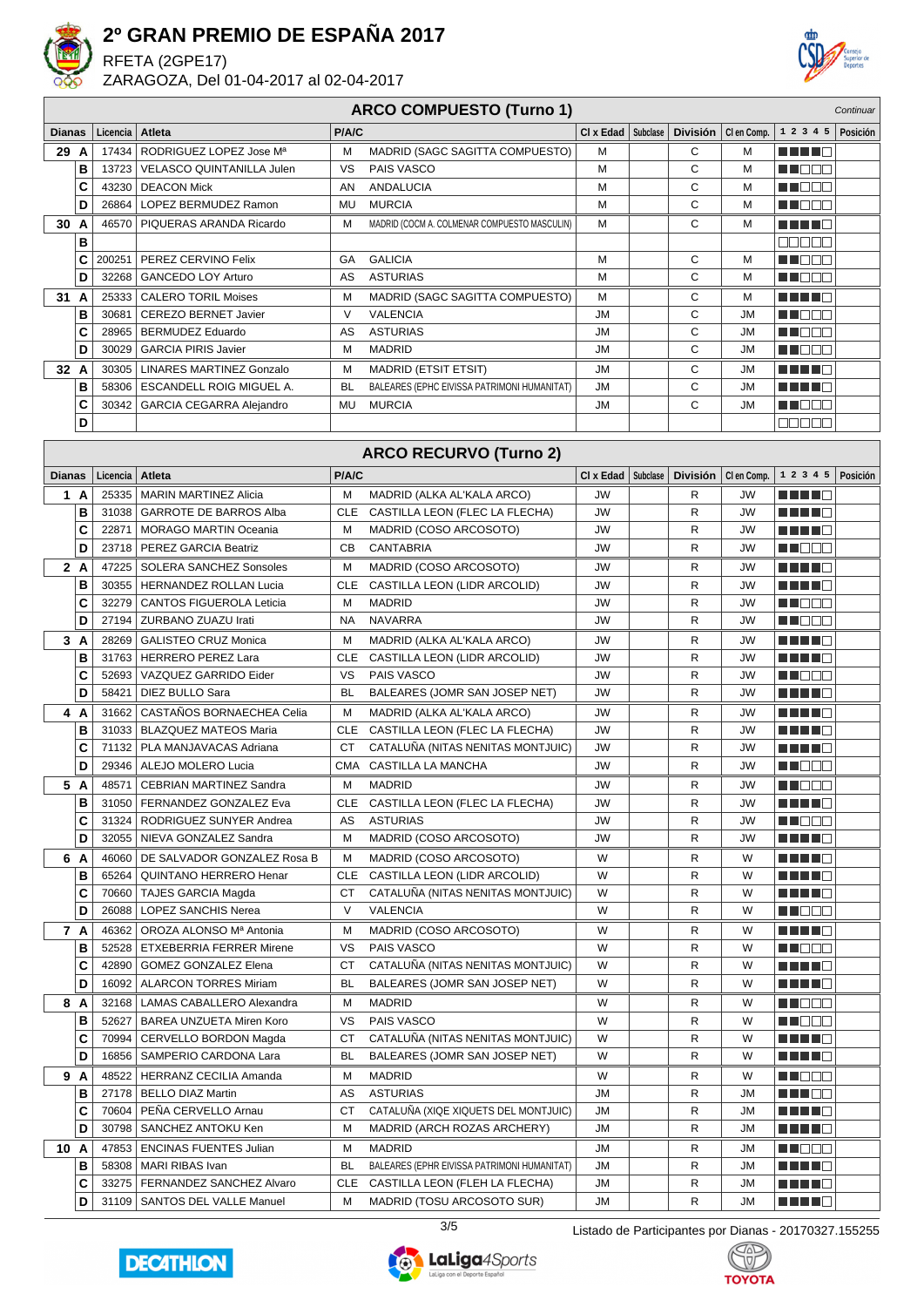

RFETA (2GPE17)

ZARAGOZA, Del 01-04-2017 al 02-04-2017



### **ARCO RECURVO (Turno 2)**

|                |        |                |                                                              |            | ARGO REGORYO (TUMO Z)                                                       |                      |                 |             |                                                                                                               | Continual |
|----------------|--------|----------------|--------------------------------------------------------------|------------|-----------------------------------------------------------------------------|----------------------|-----------------|-------------|---------------------------------------------------------------------------------------------------------------|-----------|
| <b>Dianas</b>  |        | Licencia       | Atleta                                                       | P/A/C      |                                                                             | CI x Edad   Subclase | <b>División</b> | CI en Comp. | 1 2 3 4 5                                                                                                     | Posición  |
| 11 A           |        | 30957          | <b>CAVANILLAS PUGA Enrique</b>                               | M          | MADRID (ARCH ROZAS ARCHERY)                                                 | <b>JM</b>            | R               | JM          | a kata ing Kabupatèn Kabu                                                                                     |           |
|                | В      | 58550          | OROZCO MENDEZ Pablo                                          | BL         | BALEARES (EPHR EIVISSA PATRIMONI HUMANITAT)                                 | JМ                   | R               | JM          | H H H O                                                                                                       |           |
|                | C      | 31049          | <b>ESCUDERO OLLERO Marcos</b>                                | CLE        | CASTILLA LEON (FLEH LA FLECHA)                                              | JМ                   | R               | JM          | <u> HELL</u>                                                                                                  |           |
|                | D      | 33192          | MENENDEZ DE VES Miguel                                       | AS         | <b>ASTURIAS</b>                                                             | JМ                   | $\mathsf{R}$    | JM          | M D D D                                                                                                       |           |
| 12A            |        | 31105          | PINERO HERNANDO Ignacio                                      | M          | MADRID (TOSU ARCOSOTO SUR)                                                  | JМ                   | R               | JM          | MA MARIT                                                                                                      |           |
|                | В      | 58258          | COSTA CARDONA Alejandro                                      | BL         | BALEARES (EPHR EIVISSA PATRIMONI HUMANITAT)                                 | JМ                   | R               | JM          | <u> Listo de la </u>                                                                                          |           |
|                | C      | 28152          | <b>IGLESIAS MARTIN Carlos</b>                                | CLE        | <b>CASTILLA LEON</b>                                                        | JМ                   | R               | JM          | en 1919 en 1919 en 1919 en 1919 en 1919 en 1919 en 1919 en 1919 en 1919 en 1919 en 1919 en 1919 en 1919 en 19 |           |
|                | D      | 52616          | ILLARRAMENDI ALONSO Josu                                     | vs         | PAIS VASCO                                                                  | <b>JM</b>            | R               | JM          | M DOO                                                                                                         |           |
| 13 A           |        | 30069          | <b>RAMIREZ Pau</b>                                           | м          | MADRID (ROZA ARCO ROZAS)                                                    | JМ                   | R               | JM          | HH H O                                                                                                        |           |
|                | В      | 58544          | <b>PRATS TORRES Adria</b>                                    | BL         | BALEARES (SEHR SAN JOSEP NET)                                               | <b>JM</b>            | R               | JM          |                                                                                                               |           |
|                | C      | 83440          | <b>GARCIA MEDINA Daniel</b>                                  | CLE        | CASTILLA LEON (FLEH LA FLECHA)                                              | JМ                   | R               | JM          | a di kacamatan Ing                                                                                            |           |
|                | D      | 52733          | FERNANDEZ GUTIERREZ Asier                                    | VS         | PAIS VASCO                                                                  | JМ                   | $\mathsf{R}$    | JM          | <u> HILLE</u>                                                                                                 |           |
| 14 A           |        | 47224          | SOLERA SANCHEZ JOSE M.                                       | M          | MADRID (TOSU ARCOSOTO SUR)                                                  | <b>JM</b>            | R               | JM          | MA MARIT                                                                                                      |           |
|                | В      | 28033          | LOPEZ HERNANDEZ FCO. JAVIER                                  | MU         | <b>MURCIA</b>                                                               | <b>JM</b>            | $\mathsf{R}$    | <b>JM</b>   | MA MARIT                                                                                                      |           |
|                | C      | 72580          | <b>DELGADO LARA Victor</b>                                   | <b>CT</b>  | CATALUÑA (XIQE XIQUETS DEL MONTJUIC)                                        | JМ                   | R               | JM          | MA MARIT                                                                                                      |           |
|                | D      | 29163          | CASTAÑO RABASCO Jorge                                        | NA         | <b>NAVARRA</b>                                                              | <b>JM</b>            | R               | JM          | <u> Literatu</u>                                                                                              |           |
| 15 A           |        | 30003          | <b>RUFAS MORILLO Francho</b>                                 | AR         | <b>ARAGON</b>                                                               | JМ                   | R               | JM          | M DO D                                                                                                        |           |
|                | в      | 52394          | SANZ MUÑOZ Alfonso                                           | VS         | PAIS VASCO                                                                  | М                    | R               | М           | n Tibela                                                                                                      |           |
|                | C      | 52651          | SANCHEZ MUÑOZ Pedro                                          | VS         | PAIS VASCO                                                                  | М                    | R               | М           | MU O O O                                                                                                      |           |
|                | D      | 83128          | SAEZ LOPEZ JOSE A.                                           | CВ         | <b>CANTABRIA</b>                                                            | М                    | R               | М           | MT E E E                                                                                                      |           |
| 16 A           |        | 6696           | <b>GOMEZ SANCHA Ignacio</b>                                  | M          | MADRID (ROZA ARCO ROZAS)                                                    | М                    | R               | м           | 88 H H H                                                                                                      |           |
|                | в      | 31816          | GARCIA RUBIO PEDRO J.                                        | AR         | ARAGON (CTZ C. TIRO ZARAGOZA)                                               | М                    | R               | М           | MA MARIT                                                                                                      |           |
|                | C      | 31101          | <b>BOUGRAT PACHECO Enrique</b>                               | M          | MADRID (SONO ARCOSOTO NORTE)                                                | М                    | R               | М           | <u>Literatur</u>                                                                                              |           |
|                | D      | 32536          | GONZALEZ ESPINILLA Jorge                                     | <b>CLE</b> | CASTILLA LEON (LIRH ARCOLID)                                                | М                    | $\mathsf{R}$    | М           | a da bi b                                                                                                     |           |
| 17 A           |        | 27997          | MARCOS NOGALES JUAN C.                                       | M          | MADRID (LEGA A. LEGANES)                                                    | М                    | R               | М           | MAN DI L                                                                                                      |           |
|                | В      | 29192          | GIMENO CARRAMINANA Joaquin                                   | AR         | ARAGON (SABI A. SABIÑANIGO)                                                 | М                    | R               | М           | <u> Listo de la </u>                                                                                          |           |
|                | C      |                | 21046   SANCHEZ GARRO Diego                                  | М          | MADRID (SAGR SAGITTA RECURVO)                                               | М                    | R               | М           |                                                                                                               |           |
|                | D      | 21179          | PORTALES CARRETERO Ramiro                                    | <b>CLE</b> | CASTILLA LEON (MOTI MOTIN DE LA TRUCHA)                                     | М                    | R               | М           | HH H O                                                                                                        |           |
| 18 A           |        | 48595          | SEVERINO MUÑOZ Jose                                          | М          | <b>MADRID</b>                                                               | М                    | R               | М           | HH H O                                                                                                        |           |
|                | В      | 34032          | HERNANDEZ VIÑA MIGUEL A.                                     | AR         | ARAGON (SABI A. SABIÑANIGO)                                                 | М                    | R               | М           | MA MARIT                                                                                                      |           |
|                | C      | 13637          | MARTINEZ FERNANDEZ Eloy                                      | M          | MADRID (LEGA A. LEGANES)                                                    | М                    | $\mathsf{R}$    | M           | MA MARIT                                                                                                      |           |
|                | D      | 88034          | RICO DURAN Pedro                                             | CLE        | CASTILLA LEON (LIRH ARCOLID)                                                | М                    | $\mathsf{R}$    | M           | a di kacamatan Ing                                                                                            |           |
| 19 A           |        |                | 29120   VILCHEZ SAG Augusto                                  | M          | MADRID (LEGA A. LEGANES)                                                    | М                    | R               | М           | MA MAR                                                                                                        |           |
|                | В      | 21570          | <b>HIDALGO GARCIA Florencio</b>                              | AR         | ARAGON (CTZ C. TIRO ZARAGOZA)                                               | М                    | R               | M           | a di Bandar                                                                                                   |           |
|                | C      | 11085          | MORENO SANZ ANGEL A.                                         | M          | MADRID (ALCO VILLA ALCOBENDAS)                                              | М                    | R               | М           | MA MARI                                                                                                       |           |
|                | D      |                | 31035   DELGADO CRESPO Jose Luis                             | CLE        | CASTILLA LEON (MOTI MOTIN DE LA TRUCHA)                                     | М                    | R               | M           | <u> Literatura de la pro</u>                                                                                  |           |
| 20 A           |        |                | 46338   RODRIGUEZ LIEBANA JUAN I.                            | М          | MADRID (ARCH ROZAS ARCHERY)                                                 | М                    | R               | М           | ME E E G                                                                                                      |           |
|                | в      |                | 20112   GARCIA TORROBA Pedro                                 | AR         | ARAGON (CTZ C. TIRO ZARAGOZA)                                               | м                    | R               | М           | <u> Here i Br</u>                                                                                             |           |
|                | С<br>D |                | 48629   HERNANDO MORENO Juan I<br>32113   SORDO GARCIA Jesus | м          | MADRID (POZU A. DE POZUELO)                                                 | м                    | R               | М           | <u>Liele Lie</u>                                                                                              |           |
|                |        |                |                                                              | CLE        | CASTILLA LEON (LIRH ARCOLID)                                                | М                    | R               | М           | <u>Literatu</u>                                                                                               |           |
| $21 \text{ A}$ |        |                | 17259   FERNANDEZ MARTIN JOSE J.                             | м          | MADRID (MORE MORATALAZ RECURVO)<br>ARAGON (SABI A. SABIÑANIGO)              | м                    | R               | М           | <u>Literatu</u>                                                                                               |           |
|                | в      | 31072          | CARRAMOLINO MALLENCO Manuel                                  | AR         |                                                                             | М                    | R               | М           | <u> Literatura e</u>                                                                                          |           |
|                | С<br>D | 25168<br>31649 | COZAR MOLINA Andres<br><b>ARTIME CRESPO Manuel</b>           | М<br>CLE   | MADRID (CORB COLMENAR RECURVO B)<br>CASTILLA LEON (MOTI MOTIN DE LA TRUCHA) | М<br>М               | R<br>R          | М<br>М      | <u> Literatur</u><br>MA HA MAR                                                                                |           |
|                |        |                |                                                              |            |                                                                             |                      |                 |             |                                                                                                               |           |
| 22 A           |        | 18093<br>20766 | <b>GARCIA MARTIN Raul</b><br>GIMENO PORTERO Jose Mª          | М<br>AR    | MADRID (POZU A. DE POZUELO)<br>ARAGON (CTZ C. TIRO ZARAGOZA)                | М<br>М               | R<br>R          | М<br>М      | <u>Litro de </u>                                                                                              |           |
|                | в<br>С | 47094          | AREVALO JIMENEZ Pablo                                        | М          | MADRID (CORB COLMENAR RECURVO B)                                            | М                    | R               | М           | <u>Lihat dan</u><br><u> Helena de la p</u>                                                                    |           |
|                | D      | 22809          | ACHA GONZALEZ Pablo                                          | CLE        | <b>CASTILLA LEON</b>                                                        | м                    | R               | М           | <u> Hall de la </u>                                                                                           |           |
| 23 A           |        | 46707          | HUERTA ALONSO Antonio                                        | м          | MADRID (MORE MORATALAZ RECURVO)                                             | М                    | R               | М           | <u>Little B</u>                                                                                               |           |
|                | в      | 86593          | <b>GRANADO GOMEZ Santos</b>                                  | AR         | ARAGON (SABI A. SABIÑANIGO)                                                 | М                    | R               | М           | <u> Literatura de la </u>                                                                                     |           |
|                | C      | 47536          | <b>HURTADO ZAPATA Francisco</b>                              | М          | MADRID (MORE MORATALAZ RECURVO)                                             | М                    | R               | М           | <u> Literatur</u>                                                                                             |           |
|                | D      | 32538          | DIAZ FERNANDEZ Mario                                         | CLE        | CASTILLA LEON (MOTI MOTIN DE LA TRUCHA)                                     | М                    | R               | М           | <u> Here al Ba</u>                                                                                            |           |
| 24 A           |        |                | 32023   MARTINEZ BERZOSA Valentin                            | M          | MADRID (SAGR SAGITTA RECURVO)                                               | М                    | R               | М           | a da kasa                                                                                                     |           |
|                | в      | 27892          | <b>GUILLEN ANGOSTO Diego</b>                                 | AR         | ARAGON                                                                      | М                    | R               | М           | MU DE S                                                                                                       |           |
|                | C      | 48736          | <b>GARCIA GOMEZ Alejandro</b>                                | M          | MADRID (SAGR SAGITTA RECURVO)                                               | М                    | $\mathsf{R}$    | М           | a da bi b                                                                                                     |           |
|                | D      |                | 33098   SERRANO SORIA Alfredo                                |            | CMA CASTILLA LA MANCHA                                                      | М                    | R               | М           | <u> HILLEN</u>                                                                                                |           |
|                |        |                |                                                              |            |                                                                             |                      |                 |             |                                                                                                               |           |